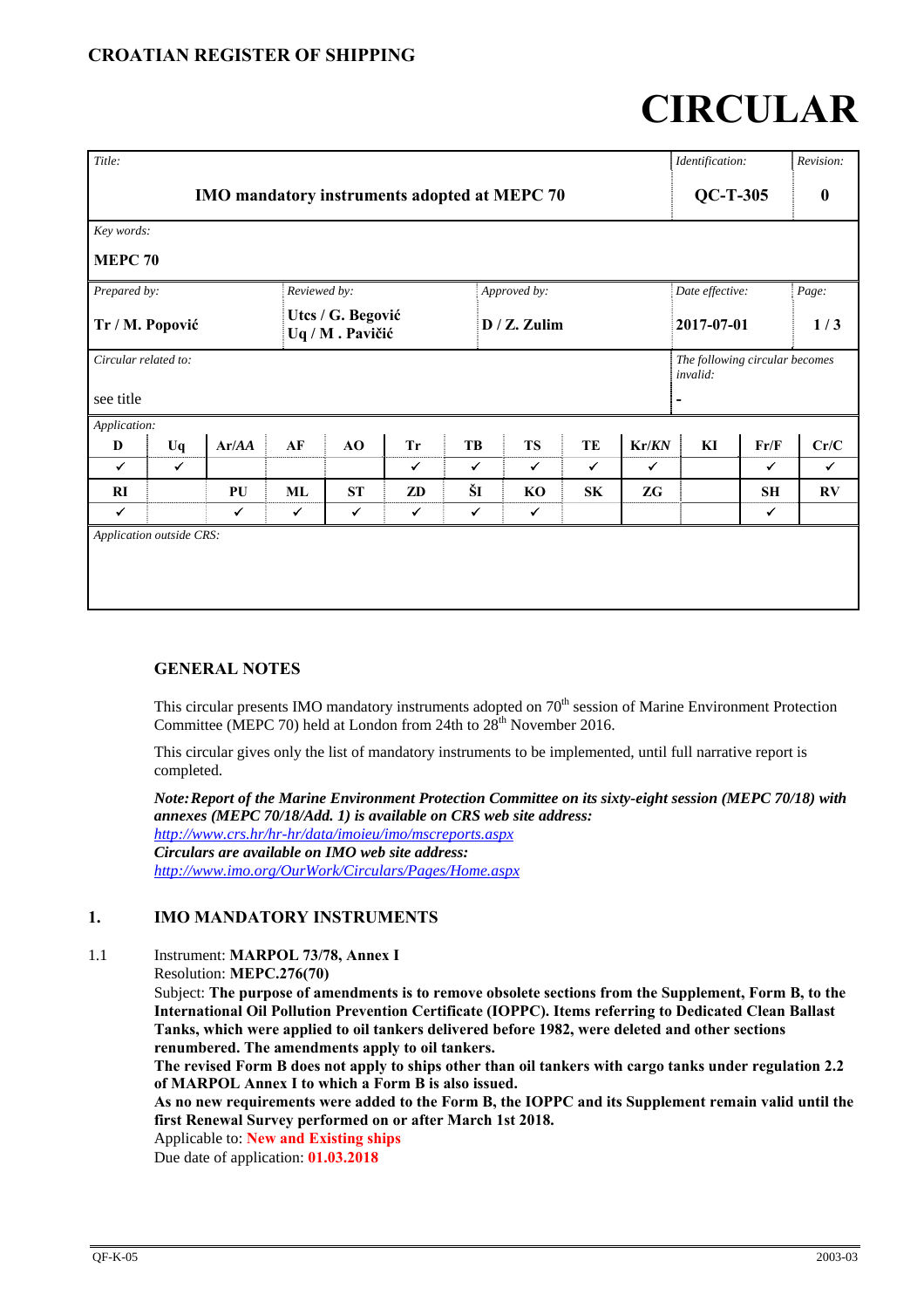#### **CROATIAN REGISTER OF SHIPPING CIRCULAR**

| Revision: | Title:                                       | Page: | <i>dentification:</i> |
|-----------|----------------------------------------------|-------|-----------------------|
|           | IMO mandatory instruments adopted at MEPC 70 |       | OC-T-305              |

To be included in:

**Rules for technical supervision of sea-going ships, Part 22 – Pollution prevention International Oil Pollution Prevention Certificate, Form B** Designated person: **TS/VB** 

1.2 Instrument: **MARPOL 73/78, Annex V**

Resolution: **MEPC.277(70)** 

Subject: **MEPC 70 adopted amendments to MARPOL Annex V relating to substances that are harmful to the marine environment (HME).** 

**MARPOL Annex V currently prohibits the discharge of cargo residues, cleaning agents or additives contained in hold washing water of any substance classified as HME, but there is no mandatory criteria to classify cargoes as either HME or non-HME. Amendments adopted at MEPC 70 now mandate that solid bulk cargoes, other than grain, shall be classified in accordance with - the criteria specified in the 2012 Guidelines for the implementation of MARPOL Annex V, resolution MEPC.219(63) and - the declaration provided by the shipper as to whether or not they are harmful to the marine environment.** 

**The Garbage Record Book was amended to include the record-keeping for disposal of cargo residues, non-HME and cargo residues HME. The new format of record-keeping in the Garbage Record Book for cargo hold washings, whether that be by incineration or discharge to the sea, to a reception facility or to another ship, becomes mandatory for all ships to which MARPOL Annex V applies as of March 1, 2018. Based on resolution MEPC.239(65), which introduced in May 2013 a new category of "E-waste" to the 2012 Guidelines for the implementation of MARPOL Annex V, the MEPC 70 adopted revisions of MARPOL Annex V that add "E-Waste" as a new category of garbage in the Garbage Record Book. E-Waste is defined as any electronic equipment, including its components, sub-assemblies and consumables, when disposed of as a waste.** 

**The recording of this waste using the new format of the Garbage Record Book is required as of March 1, 2018.** 

Applicable to: **New and Existing ships** Due date of application: **01.03.2018** To be included in: **Rules for technical supervision of sea-going ships, Part 22 – Pollution prevention Garbage Record Book**  Designated person: **TS/VB** 

1.3 Instrument: **MARPOL 73/78, Annex VI**

Resolution: **MEPC.278(70)** 

Subject: **Amendments to Chapter 4 of MARPOL Annex VI were adopted, which establish a new requirement for all ships of 5000 GT and above on international voyages to collect data related to fuel consumption.** 

**Beginning on January 1st 2019, the following information is to be collected during the calendar year, from January 1 until December 31:** 

**- fuel consumption data for each type of fuel used onboard the ship (HFO, MGO, etc.);** 

**- distance travelled while the ship is underway; and** 

**- hours while the ship is underway.** 

**After the end of each calendar year, the collected data is required to be aggregated into annual values and reported by the shipowner to the ship's Flag State or Recognized Organization for subsequent transmission to a central database managed by the IMO. After the required data has been submitted to, and verified by, the Administration or the Recognized Organization, a Statement of Compliance is to be issued within five months after the end of the year the data was collected.** 

**Additionally, the regulations require the Flag State to confirm prior to January 1st 2019, that the Ship Energy Efficiency Management Plan (SEEMP) has been updated to document the methodologies that will be used for collecting the required data and reporting that data to the Flag Administration. In this regard, revisions to the SEEMP Guidelines (Res. MEPC.282(70)) have been adopted, which** 

**provide direction for developing the methodologies to be followed for collecting and reporting the data, as well as further clarifying the above mentioned data that needs to be collected.** 

Applicable to: **New and Existing ships**

Due date of application: **01.03.2018**

To be included in: **Rules for technical supervision of sea-going ships, Part 22 – Pollution prevention**  Designated person: **TS/VB**